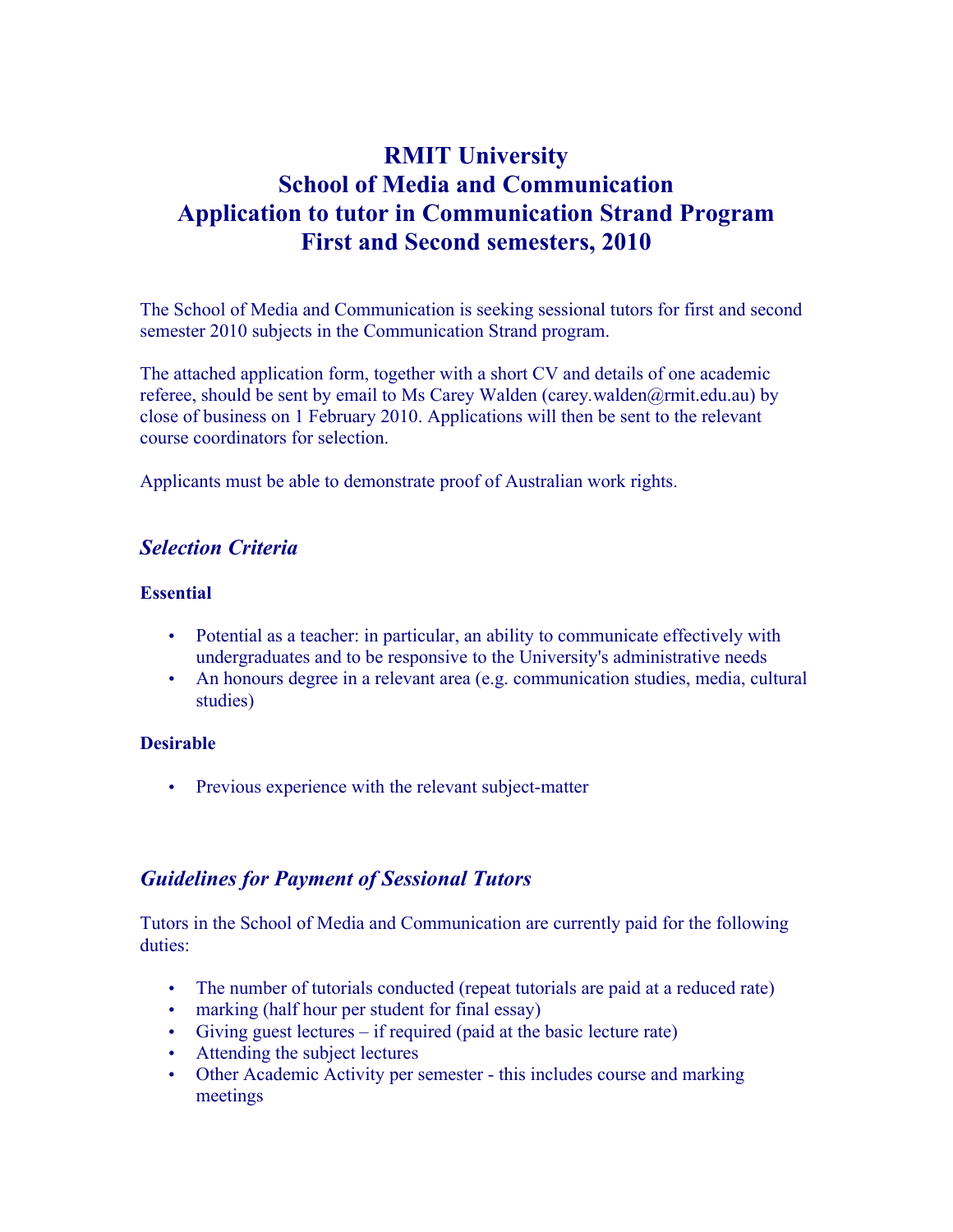### *Information about the courses:*

### *Communication and Social Relations* **(first and second semester course) Coordinator: Dr Brian Morris (brian.morris@rmit.edu.au)**

In this course you will discover how "communication" and "society" are integral to and mutually formative of each other. You will learn that to study "communication" and "society" is to research communicative practices, networks and social relations. Your learning will strongly focus on the collection and examination of a range of contemporary texts (written, visual, audio-visual, embodied) that present or infer different kinds of "communities". You will develop skills in describing and analysing these texts using techniques and concepts developed within the field of communication studies. You will also develop an introductory understanding of some of the ways in which communication studies has conceptualised differences between diverse communicative contexts (for example, "mass media", "face-to-face communication", "imagined communities" and so on).The course will focus on a specific 'case study' over the semester in order to concretely explore these concepts.

### *Communication Histories and Technologies* **(first and second semester course) Coordinator: Dr Rebecca Hill (rebecca.a.hill@rmit.edu.au)**

In this course you will investigate the uses and applications of communication technologies in terms of their cultural, economic and political significance. You will focus on three technologies: the printing press; photography and digital technologies. You will analyse these technologies through a framework that disrupts cause-and-effect explanations of the technologies' applications. By building on your skills and knowledge from Communication and Social Relations, you will explore the ways in which social relations and communication technologies are formative of each other.

Guiding questions of the course include: in what ways are technologies always social; what are and have been the practices associated with the technology; how does this technology interweave with other technologies; how have the older technologies adapted to more recent historical conditions and innovations; how do newer technologies incorporate traditional practices; how do communication technologies expose a discontinuous rather than a linear view of history; among others. Textual forms relevant to the communication technology will be used for analysis.

### *Communication Debates and Approaches* **(semester one only) Coordinator: Dr Catherine Gomes (catherine.gomes@rmit.edu.au)**

This course engages with the field of communication studies to examine some of its key debates through a variety of approaches for analysing and evaluating those debates. Focus will be on a few topics that are central to communication:

• audiences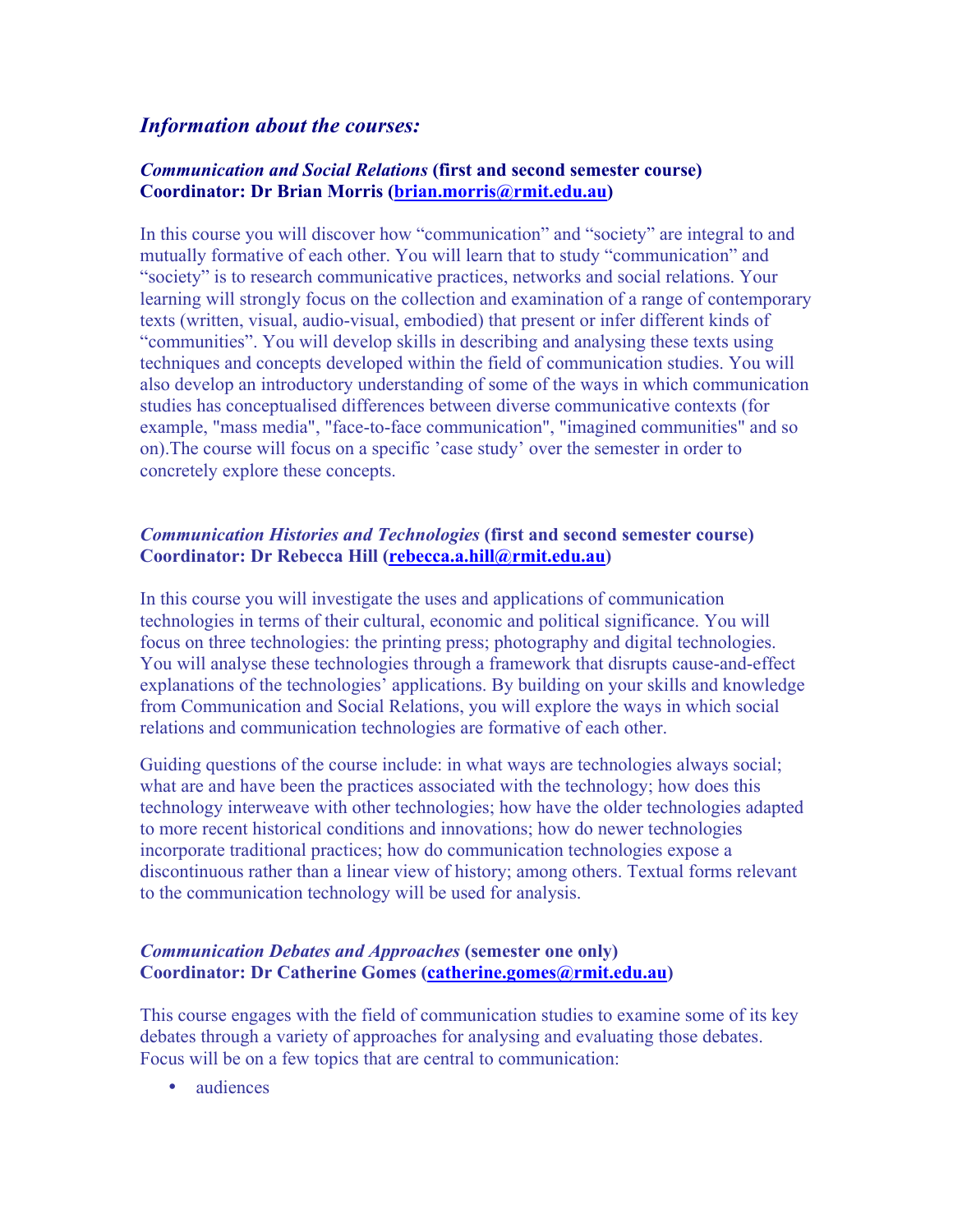- publics
- discourses of globalisation

This course will help students examine the debates through approaches that include: audience research, cultural studies, ideology and a governmental approach. This course builds on students' skills and knowledge from "Communication and Social Relations" and "Communication Histories and Technologies"; emphasis will be given to assessing their limitations and possibilities in relation to the debates.

By examining these central areas of communication, students will recognise its interdisciplinary nature, and some of the political assumptions and consequences of the various approaches to intellectual inquiry.